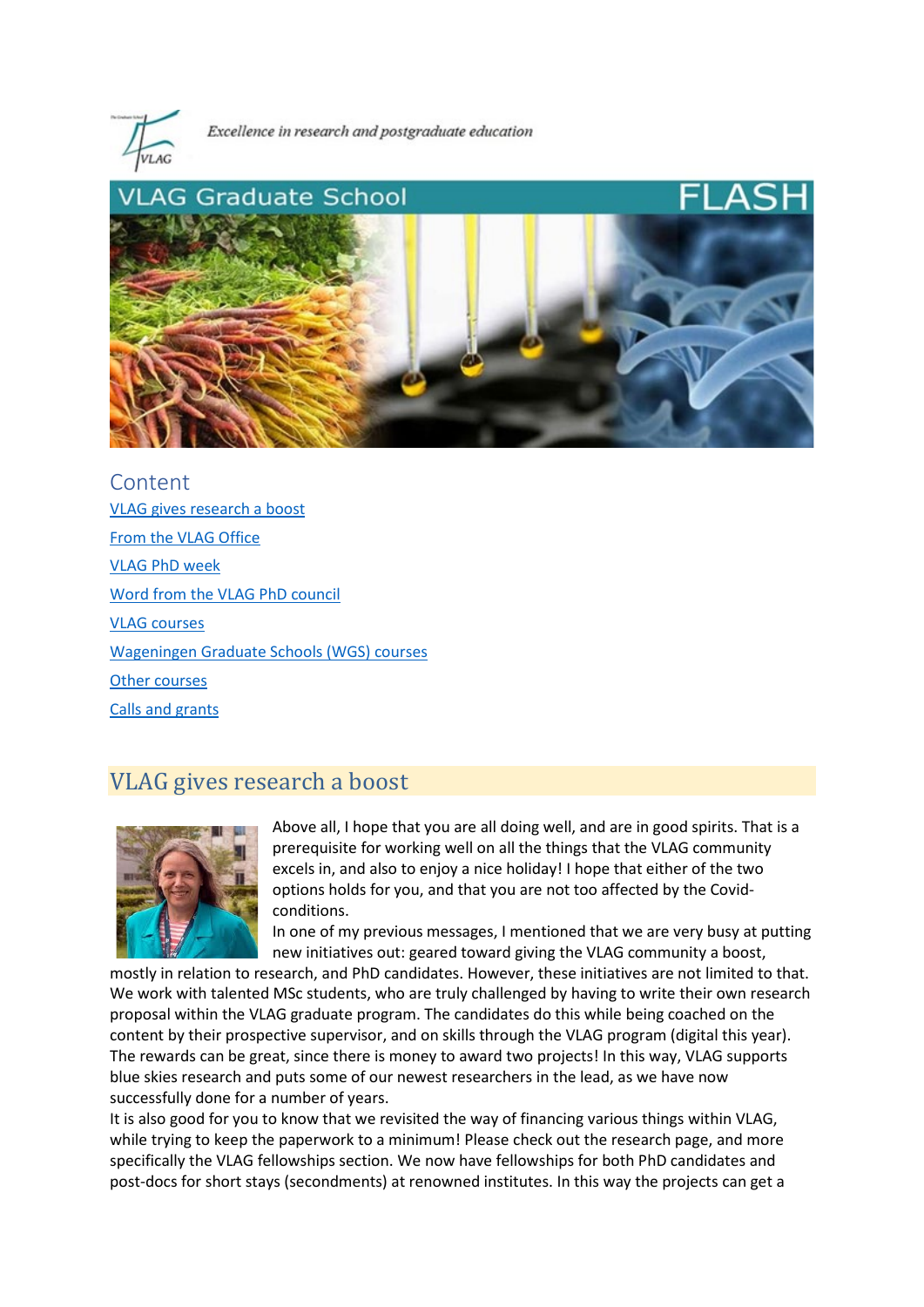boost, making use of the knowledge and infrastructure that thus becomes available to our young researchers. Deadline for the current call is November 1st 2020 for activities starting in 2021. A second deadline for activities starting in 2021 is expected May 1st 2021.

Furthermore, there are options to bring renowned researchers to Wageningen, through our visiting guest researcher program for sabbaticals, master classes and symposia. For this there are not specific deadlines, and you can also continuously apply for extra funding for PhD trips which has been a recurring theme within VLAG from the first year of its' existence. What you can no longer apply for, and I know that this is a disappointment for some of you is supporting the drinks for the various activities that you organize. We prefer to spend the money on supporting science directly, and creating unique opportunities by giving the grants mentioned earlier.

Because traveling is a challenge, we launched an initiative to support on-line activities. One of our chair groups (Microbiology) embraced this opportunity, and are the first to organize a workshop supported by VLAG on: "In vitro models to study the effect of dietary and pharmaceutical components on human health". In this way, existing knowledge is made much more commonly available.

The next step that we will take is to redefine the VLAG open round. This time the program will revolve around recently (from January 2018 onward) appointed tenure trackers, in combination with the VLAG research themes, and in support of highly innovative ideas.

I guess that is all for now. You see that we have been pretty busy in trying to get all kinds of initiatives launched, and hope that you will actively make use of the options at hand. Never shy away from contacting us with innovative ideas to make science even more interesting. Please stay safe, and healthy!

Kind regards, also on behalf of the entire VLAG team, Prof Karin Schroën, Scientific Director VLAG

# <span id="page-1-0"></span>From the VLAG Office



It is with great sorrow that we received the sad news that Betty Madzora, PhD candidate from the Food Quality and Design and Food Microbiology group and member of the VLAG PhD community, has passed away. Betty joined the last VLAG PhD week in July, where this picture was taken. We extend our heartfelt sympathy to Betty's family, friends and colleagues both in Wageningen and in Zimbabwe.

# <span id="page-1-1"></span>VLAG PhD week

In July, the 46th edition of the VLAG PhD week took place three months later than planned. This edition was special in many ways, not the least due to the fact that the 1.5 m distancing Covidprotocol was followed. The safety of all involved was the highest priority and all precautionary measures to keep everyone safe were in place.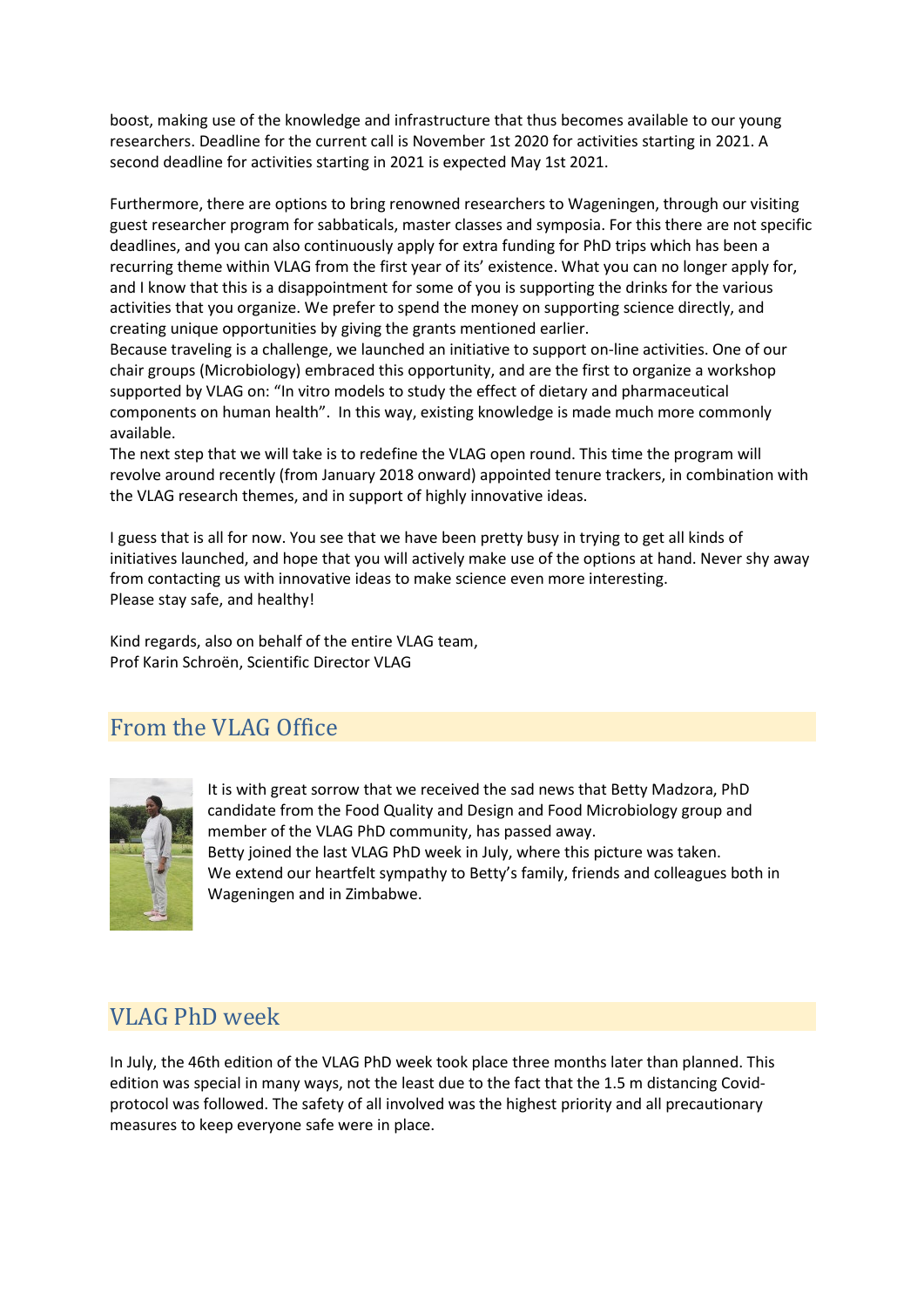

The course took place in a vast space (1200 m2) with capacity for 1000 people and this was the first time we used microphones.

Our strategy to keep organising this course in the classical educational setup is strongly motivated by the fact that the initial phase of the PhD program is crucial, especially in these times with limited and predominantly functional contact.

Yet, all special circumstances aside, the most special aspect of the course were the enthusiastic, committed and super friendly PhD candidates.

Next edition of the PhD week will take place in October '20 and is already fully booked. *Plans* for PhD weeks in 2021: 48th PhD week: 29 March – 1 April 2021 49th PhD week: 30 August - 2 September 2021

## <span id="page-2-0"></span>Word from the VLAG PhD council



Open registration for Dutch language courses for all VLAG PhD candidates! A new round of Dutch language courses will start this autumn 2020. Different levels are offered after office hours, and for the moment the courses are held online.

**VLAG PhD COUNCIL** You can register for the cours[e here.](https://docs.google.com/forms/d/e/1FAIpQLSdRRkOwK4YDMZOa8pZx51LH4Ei6DhX059q2msXCDm8yjy9rjA/viewform) For more details please contact us at[: phdcouncil.vlag@wur.nl](mailto:phdcouncil.vlag@wur.nl)

## <span id="page-2-1"></span>VLAG courses



VLAG organized 2 statistics courses last week. These were the first classical courses on the Wageningen Campus since the corona pandemic started. The WUR corona guidelines were followed. This picture was taken in Forum during the Applied Statistics course.

#### **Courses open for registration:**

[The VLAG Online Lectures series,](https://www.vlaggraduateschool.nl/en/courses/course/Online-Lecture-Series-1.htm) continuing lecture series, *new dates planned*!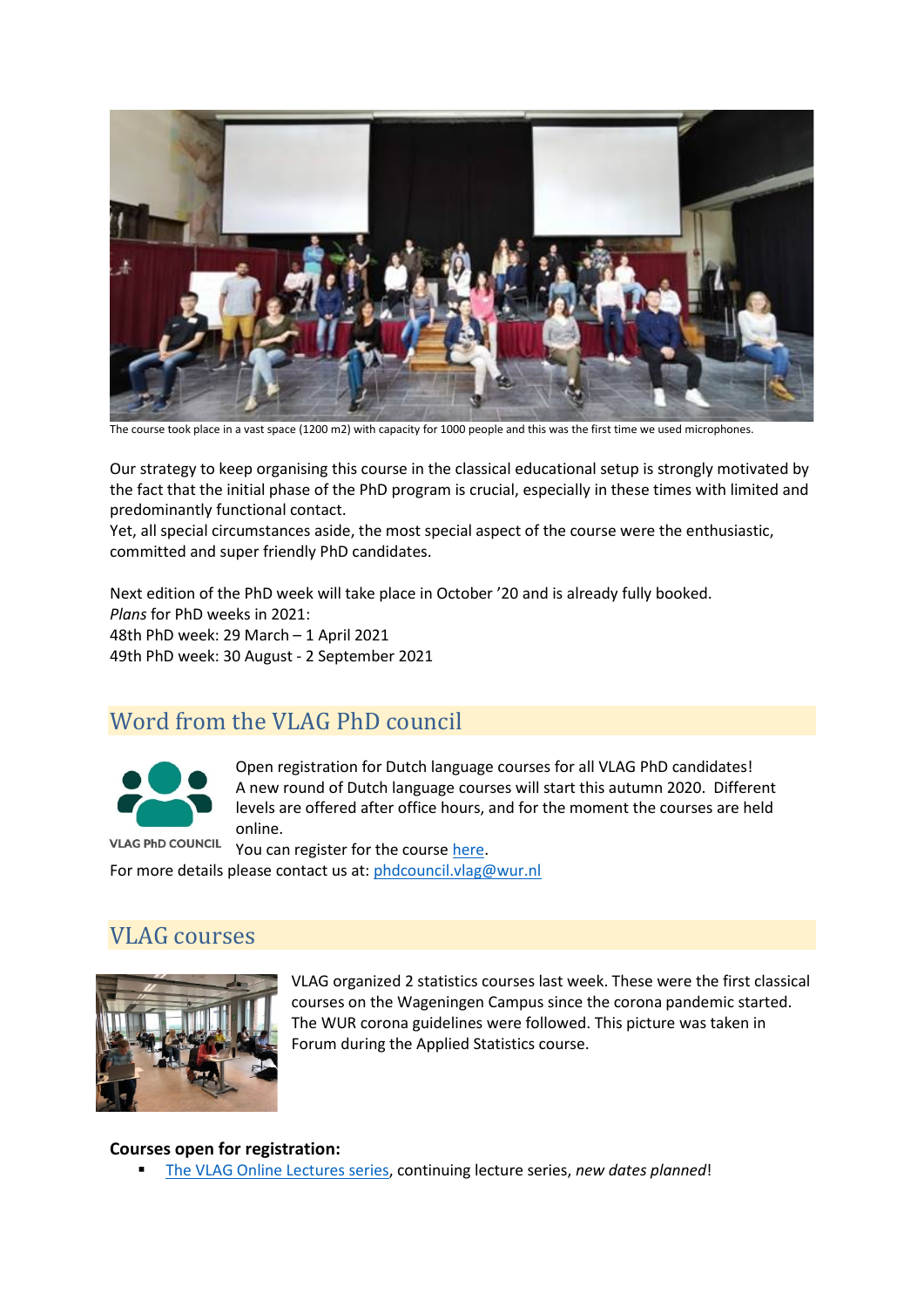- [Chemometrics:](https://vlag.crs.wur.nl/courses/details/298/) 13-15 October 2020, Wageningen
- [RMarkdown:](https://www.vlaggraduateschool.nl/en/courses/General-courses/VLAG-general-courses/RMarkdown.htm) 21 and 22 October 2020, Wageningen
- [Food proteins: functionality, modifications and analysis,](https://www.vlaggraduateschool.nl/en/courses/course/Food-Proteins-2020.htm) 9-13 November 2020, Copenhagen
- [Sensory Perception & Food Preference: into the Future!,](https://www.vlaggraduateschool.nl/en/courses/course/SENS20.htm) 7-10 December 2020, Wageningen
- **[Summer Course Glycosciences,](https://www.vlaggraduateschool.nl/en/courses/course/Glycosciences21.htm) 13-17 June 2021, Wageningen**

#### **Other courses planned for 2020-2021:**

- Safety by design, 18-20 November 2020 (registration will open soon!)
- Energy metabolism and body composition in nutrition and health research, December 2020
- **Advanced Food Analysis, March 2021**
- **Healthy food design, April/May 2021**
- Reaction kinetics in food science, July 2021

# <span id="page-3-0"></span>Wageningen Graduate Schools (WGS) courses

#### **VENI courses**

Wageningen Graduate Schools together with Wageningen In'to Languages organise two courses for researchers interested in applying for an NWO Veni grant. All researchers interested in applying for an NWO Veni grant in 2021 (deadline 20 May 2021) that will be carried out at Wageningen University can join the course ["Getting on Track with Your Veni Application"](https://wgs.crs.wur.nl/courses/details/113/) in Jan-Mar 2021. The course gives insight into the Veni application procedure and trains applicants in the skills needed for this process. For the domains AES, SSH and ZonMw, submitting a pre-proposal (deadline 7 January 2021) is part of the procedure. For researchers who will submit their proposal to those domains, a short *online* course ["Preparing your Veni pre-proposal"](https://wgs.crs.wur.nl/courses/details/314/) will be organised in October 2020.

For a complete overview of all WGS competence, skills and career development training activities, please click [here.](https://wgs.crs.wur.nl/)

## <span id="page-3-1"></span>Other courses

**Life Sciences meets Physics with Industry 2020, 9 - 13 November 2020, Lorentz Center Leiden** This hands-o[n workshop](https://www.lorentzcenter.nl/life-sciences-with-industry-2020.html) introduces young scientists to industrial research. For a whole week you will work in a team on a real company challenge; one on *Non-destructive 3D measurements for seeds*, and one on *Super pangenome infrastructure for seeds*. Register [here](https://www.lorentzcenter.nl/site/index.php?conFormulierId=438&pntType=ConStap&id=691&pntHandler=Page) (deadline 28 September 14h)

# <span id="page-3-2"></span>Calls and grants

### **14th VLAG Open Round**

VLAG announces a new call for research proposals. Focus of the current call is to strengthen collaboration within and across VLAG Research Themes. Within Research Themes a group of recently appointed Tenure Track candidates has been identified. These Tenure Track candidates are invited to lead the initiatives. The call text including the list of eligible Tenure Track candidates can be downloaded [here.](https://www.vlaggraduateschool.nl/en/research-1/VLAG-Calls.htm) For additional information please contac[t Vesna Prsic.](mailto:vesna.prsic@wur.nl)

### **VLAG Graduate programme 2021**

The VLAG Graduate Programme involves the funding of two PhD positions and aims to stimulate talented MSc students of Wageningen University to do a PhD within one of the VLAG groups. Applications are written and submitted by candidates who will obtain a Wageningen MSc degree between June 2020 and December 2021. The Research Master Cluster course is mandatory to be able to apply for the 2021 VLAG Graduate Programme. During the Research Master Cluster course